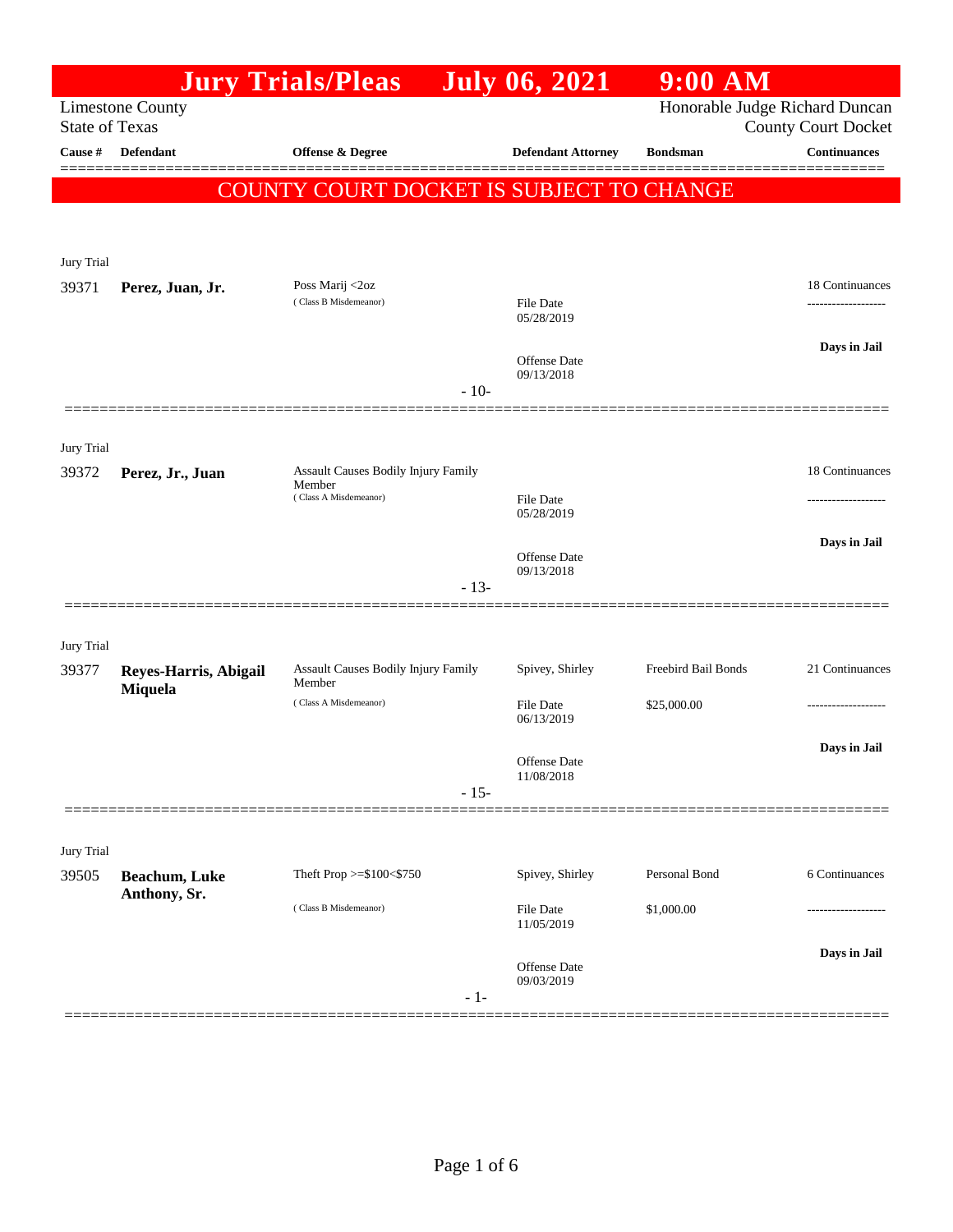|                       |                                | <b>Jury Trials/Pleas</b>                                     |        | <b>July 06, 2021</b>                | 9:00 AM                         |                     |
|-----------------------|--------------------------------|--------------------------------------------------------------|--------|-------------------------------------|---------------------------------|---------------------|
| <b>State of Texas</b> | <b>Limestone County</b>        | Honorable Judge Richard Duncan<br><b>County Court Docket</b> |        |                                     |                                 |                     |
| Cause #               | <b>Defendant</b>               | <b>Offense &amp; Degree</b>                                  |        | <b>Defendant Attorney</b>           | <b>Bondsman</b>                 | <b>Continuances</b> |
|                       |                                | COUNTY COURT DOCKET IS SUBJECT TO CHANGE                     |        |                                     |                                 | 3 = = = = = =       |
|                       |                                |                                                              |        |                                     |                                 |                     |
| Jury Trial            |                                |                                                              |        |                                     |                                 |                     |
| 39508                 | Ward, James Ollie              | Assault Cause Bodily Inj.                                    |        | Spivey, Shirley                     | County Bail Bonds               | 16 Continuances     |
|                       |                                | (Class A Misdemeanor)                                        |        | File Date<br>11/06/2019             | \$3,000.00                      |                     |
|                       |                                |                                                              |        | Offense Date                        |                                 | Days in Jail        |
|                       |                                |                                                              | $-19-$ | 07/16/2019                          |                                 |                     |
|                       |                                |                                                              |        |                                     |                                 |                     |
| Jury Trial            |                                |                                                              |        |                                     |                                 |                     |
| 39582                 | Perez Soto, Edgar<br>Francisco | Assault Cause Bodily Inj.                                    |        | Reed, Justin                        | County Bail Bonds               | 11 Continuances     |
|                       |                                | (Class A Misdemeanor)                                        |        | <b>File Date</b><br>01/28/2020      | \$3,000.00                      |                     |
|                       |                                |                                                              |        | <b>Offense</b> Date                 |                                 | Days in Jail        |
|                       |                                |                                                              | $-11-$ | 11/29/2019                          |                                 |                     |
|                       |                                |                                                              |        |                                     |                                 |                     |
| Jury Trial            |                                |                                                              |        |                                     |                                 |                     |
| 39583                 | Perez Soto, Edgar<br>Francisco | Criminal Mischief >=\$100<\$750                              |        | Reed, Justin                        | County Bail Bonds               | 11 Continuances     |
|                       |                                | (Class B Misdemeanor)                                        |        | <b>File Date</b><br>01/28/2020      | \$1,000.00                      |                     |
|                       |                                |                                                              |        | Offense Date                        |                                 | Days in Jail        |
|                       |                                |                                                              | $-12-$ | 11/29/2019                          |                                 |                     |
|                       |                                |                                                              |        |                                     |                                 |                     |
| Jury Trial            |                                |                                                              |        |                                     |                                 |                     |
| 39588                 | Lilley, Tony Keith             | Driving While Intoxicated 2nd<br>(Class A Misdemeanor)       |        | Moore, David E.<br><b>File Date</b> | County Bail Bonds<br>\$2,000.00 | 12 Continuances     |
|                       |                                |                                                              |        | 02/06/2020                          |                                 |                     |
|                       |                                |                                                              | $-7-$  | Offense Date<br>10/14/2019          |                                 | Days in Jail        |
|                       |                                |                                                              |        |                                     |                                 |                     |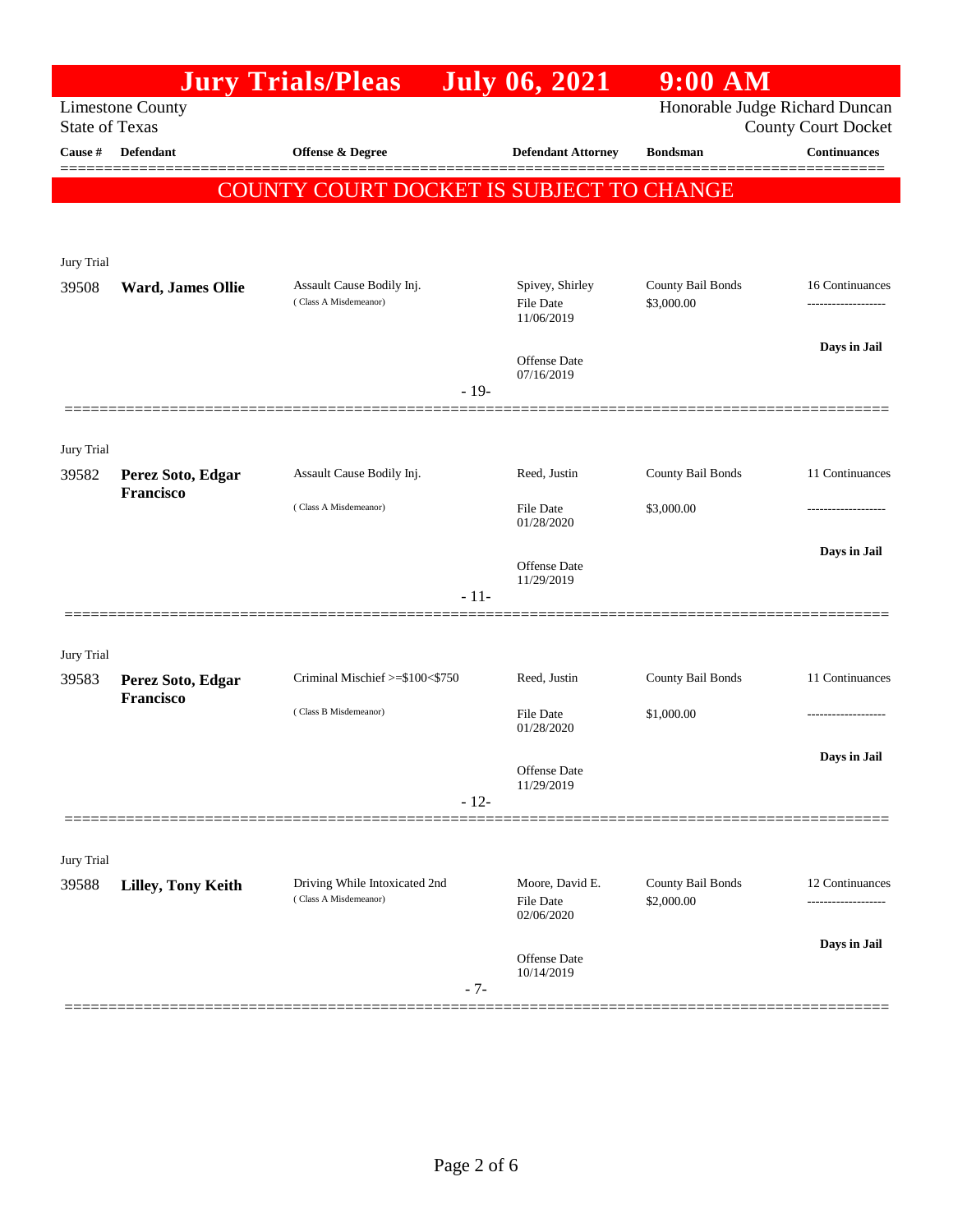|                       |                              | <b>Jury Trials/Pleas</b>                      |        | <b>July 06, 2021</b>              | $9:00$ AM                      |                            |
|-----------------------|------------------------------|-----------------------------------------------|--------|-----------------------------------|--------------------------------|----------------------------|
| <b>State of Texas</b> | <b>Limestone County</b>      |                                               |        |                                   | Honorable Judge Richard Duncan | <b>County Court Docket</b> |
| Cause #               | Defendant                    | <b>Offense &amp; Degree</b>                   |        | <b>Defendant Attorney</b>         | <b>Bondsman</b>                | <b>Continuances</b>        |
|                       |                              | COUNTY COURT DOCKET IS SUBJECT TO CHANGE      |        |                                   |                                | ======                     |
|                       |                              |                                               |        |                                   |                                |                            |
|                       |                              |                                               |        |                                   |                                |                            |
| Jury Trial<br>39618   | <b>Guest, Andrew Chase</b>   | <b>Unlawful Restraint</b>                     |        | Sanders, Raymond L.               | County Bail Bonds              | 10 Continuances            |
|                       |                              | (Class A Misdemeanor)                         |        | File Date<br>03/19/2020           | \$3,000.00                     |                            |
|                       |                              |                                               |        |                                   |                                | Days in Jail               |
|                       |                              |                                               |        | Offense Date<br>02/16/2020        |                                |                            |
|                       |                              |                                               | - 6-   |                                   |                                |                            |
| Jury Trial            |                              |                                               |        |                                   |                                |                            |
| 39645                 | <b>Ferguson, Dustin Clay</b> | Assault Causes Bodily Injury Family<br>Member |        | Reed, Justin                      | Reed, Justin                   | 9 Continuances             |
|                       |                              | (Class A Misdemeanor)                         |        | File Date<br>04/09/2020           | \$3,000.00                     | .                          |
|                       |                              |                                               |        |                                   |                                | Days in Jail               |
|                       |                              |                                               |        | Offense Date<br>01/29/2020        |                                |                            |
|                       |                              |                                               | $-5-$  |                                   |                                |                            |
| Jury Trial            |                              |                                               |        |                                   |                                |                            |
| 39669                 | Ward, James Ollie            | Assault Against Elderly Or Disabled           |        | Spivey, Shirley                   | County Bail Bonds              | 7 Continuances             |
|                       |                              | Individual<br>(Class A Misdemeanor)           |        | File Date<br>05/13/2020           | \$3,000.00                     |                            |
|                       |                              |                                               |        |                                   |                                | Days in Jail               |
|                       |                              |                                               |        | Offense Date<br>07/24/2019        |                                |                            |
|                       |                              |                                               | $-20-$ |                                   |                                |                            |
| Jury Trial            |                              |                                               |        |                                   |                                |                            |
| 39703                 | Rockey, Melvin               | <b>Assault Causes Bodily Injury Family</b>    |        | Moore, David E.                   | Personal Bond                  | 9 Continuances             |
|                       |                              | Member<br>(Class A Misdemeanor)               |        | File Date<br>07/07/2020           | \$5,000.00                     |                            |
|                       |                              |                                               |        |                                   |                                | Days in Jail               |
|                       |                              |                                               |        | <b>Offense</b> Date<br>10/29/2019 |                                |                            |
|                       |                              |                                               | $-16-$ |                                   |                                |                            |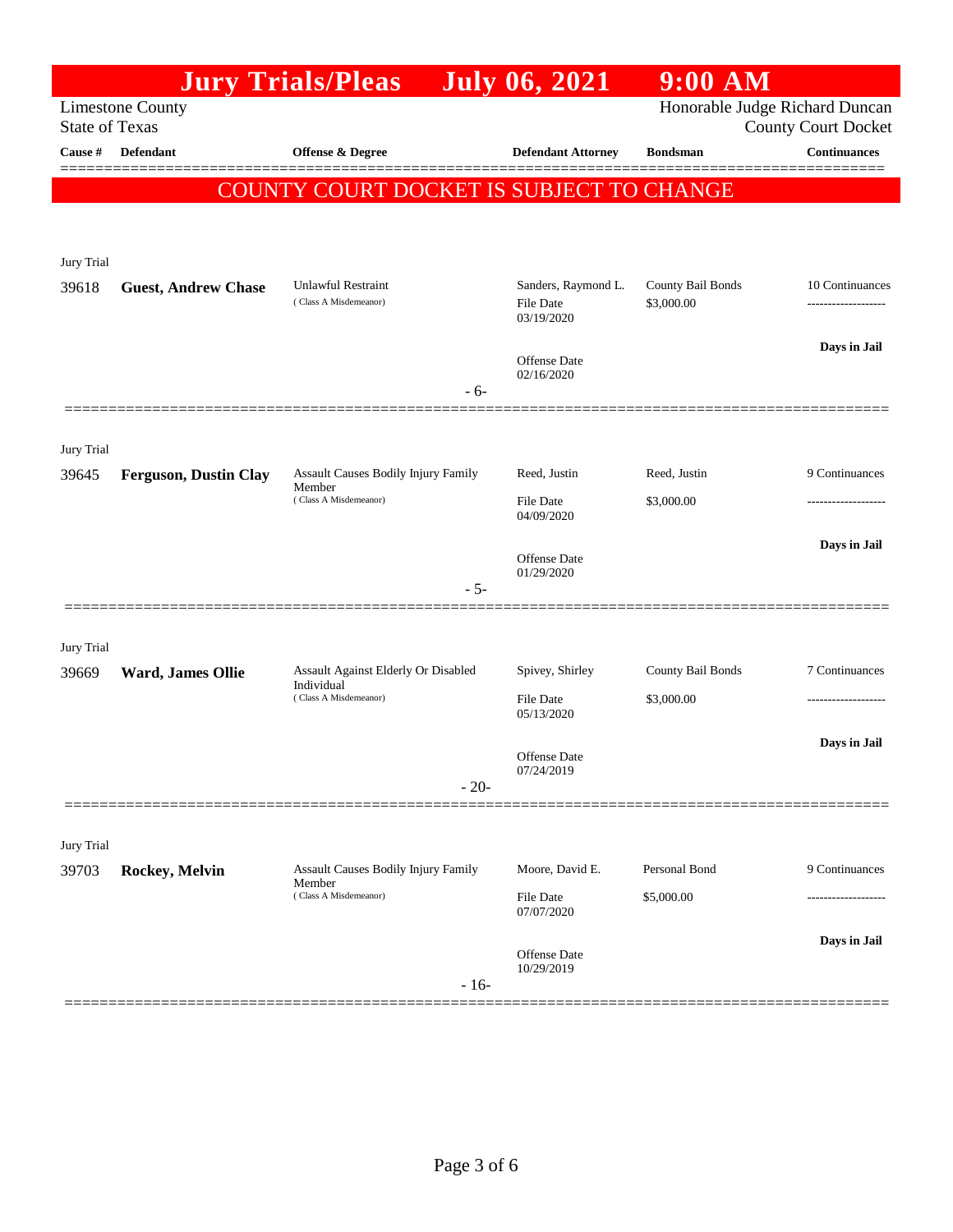|                                                  |                                | <b>Jury Trials/Pleas</b>                                   | July 06, 2021                  | $9:00$ AM                       |                     |
|--------------------------------------------------|--------------------------------|------------------------------------------------------------|--------------------------------|---------------------------------|---------------------|
| <b>Limestone County</b><br><b>State of Texas</b> | Honorable Judge Richard Duncan | <b>County Court Docket</b>                                 |                                |                                 |                     |
| Cause #                                          | <b>Defendant</b>               | <b>Offense &amp; Degree</b>                                | <b>Defendant Attorney</b>      | <b>Bondsman</b>                 | <b>Continuances</b> |
|                                                  |                                | COUNTY COURT DOCKET IS SUBJECT TO CHANGE                   |                                |                                 | -----               |
|                                                  |                                |                                                            |                                |                                 |                     |
| Jury Trial                                       |                                |                                                            |                                |                                 |                     |
| 39704                                            | Rockey, Melvin                 | <b>Assault Causes Bodily Injury Family</b>                 | Moore, David E.                | Personal Bond                   | 9 Continuances      |
|                                                  |                                | Member<br>(Class A Misdemeanor)                            | <b>File Date</b><br>07/07/2020 | \$5,000.00                      |                     |
|                                                  |                                |                                                            |                                |                                 | Days in Jail        |
|                                                  |                                |                                                            | Offense Date<br>10/29/2019     |                                 |                     |
|                                                  |                                | $-17-$                                                     |                                |                                 |                     |
| Jury Trial                                       |                                |                                                            |                                |                                 |                     |
| 39750                                            | <b>Wiley, Samuel Edward</b>    | Assault Causes Bodily Injury Family<br>Member              | Reed, Stephen M.               | County Bail Bonds               | 5 Continuances      |
|                                                  |                                | (Class A Misdemeanor)                                      | <b>File Date</b><br>10/20/2020 | \$3,000.00                      | ------------------  |
|                                                  |                                |                                                            |                                |                                 | Days in Jail        |
|                                                  |                                | $-21-$                                                     | Offense Date<br>09/10/2020     |                                 |                     |
|                                                  |                                |                                                            |                                |                                 |                     |
| Jury Trial                                       |                                |                                                            |                                |                                 |                     |
| 39757                                            | <b>Torres, Michael</b>         | Resist Arrest Search Or Transport<br>(Class A Misdemeanor) | <b>File Date</b>               | County Bail Bonds<br>\$3,000.00 | 5 Continuances      |
|                                                  |                                |                                                            | 10/30/2020                     |                                 |                     |
|                                                  |                                |                                                            | Offense Date                   |                                 | Days in Jail        |
|                                                  |                                | $-18-$                                                     | 07/16/2020                     |                                 |                     |
|                                                  |                                |                                                            |                                |                                 |                     |
| Jury Trial<br>39758                              | <b>Reed, Doyle Lewis</b>       | Fail To Give 1/2 Roadway (meeting                          | Tkach, Todd E.                 | Tkach, Todd E.                  | 6 Continuances      |
|                                                  |                                | Oncoming Vehicle)<br>(Misdemeanor Traffic)                 | File Date                      | \$190.00                        |                     |
|                                                  |                                |                                                            | 11/03/2020                     |                                 |                     |
|                                                  |                                |                                                            | Offense Date<br>05/20/2020     |                                 | Days in Jail        |
|                                                  |                                | $-14-$                                                     |                                |                                 |                     |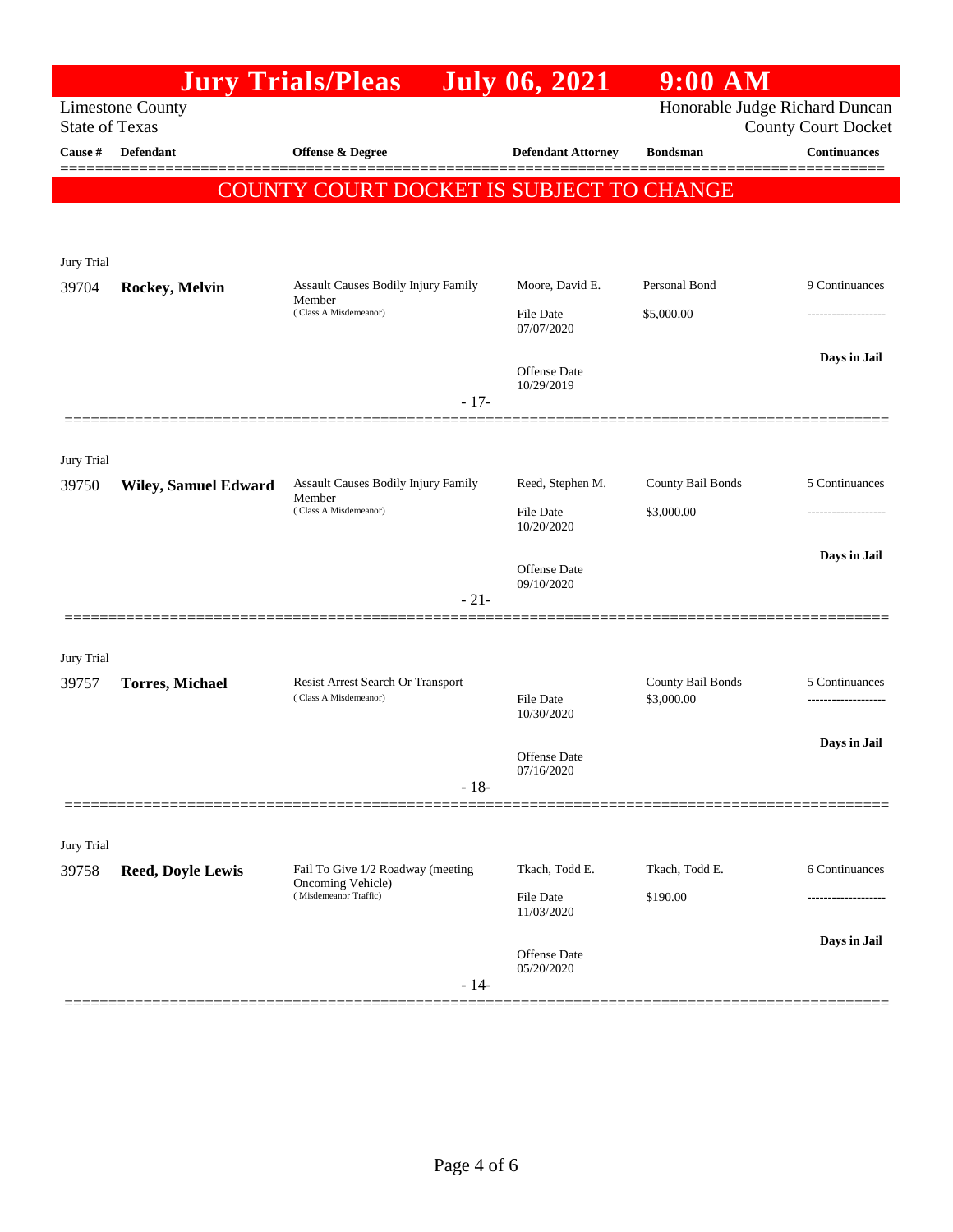|                                  |                         | <b>Jury Trials/Pleas</b>                 | <b>July 06, 2021</b>      | $9:00$ AM         |                                                   |
|----------------------------------|-------------------------|------------------------------------------|---------------------------|-------------------|---------------------------------------------------|
|                                  | <b>Limestone County</b> |                                          |                           |                   | Honorable Judge Richard Duncan                    |
| <b>State of Texas</b><br>Cause # | <b>Defendant</b>        | <b>Offense &amp; Degree</b>              | <b>Defendant Attorney</b> | <b>Bondsman</b>   | <b>County Court Docket</b><br><b>Continuances</b> |
|                                  |                         |                                          |                           |                   |                                                   |
|                                  |                         | COUNTY COURT DOCKET IS SUBJECT TO CHANGE |                           |                   |                                                   |
|                                  |                         |                                          |                           |                   |                                                   |
| Jury Trial                       |                         |                                          |                           |                   |                                                   |
| 39760                            | Makovy, Jeffery Scott,  | Boating While Intoxicated 2nd            | Simer, Michael            | County Bail Bonds | 5 Continuances                                    |
|                                  | Jr.                     | (Class A Misdemeanor)                    | File Date                 | \$3,000.00        |                                                   |
|                                  |                         |                                          | 11/04/2020                |                   |                                                   |
|                                  |                         |                                          | Offense Date              |                   | Days in Jail                                      |
|                                  |                         | $-8-$                                    | 07/18/2020                |                   |                                                   |
|                                  |                         |                                          |                           |                   |                                                   |
| Jury Trial                       |                         |                                          |                           |                   |                                                   |
| 39766                            | Duke, Christopher       | Resist Arrest Search Or Transport        | Reed, Justin              | County Bail Bonds | 6 Continuances                                    |
|                                  | Lynn                    | (Class A Misdemeanor)                    | File Date                 | \$3,000.00        |                                                   |
|                                  |                         |                                          | 11/05/2020                |                   |                                                   |
|                                  |                         |                                          | <b>Offense</b> Date       |                   | Days in Jail                                      |
|                                  |                         | $-2-$                                    | 08/10/2020                |                   |                                                   |
|                                  |                         |                                          |                           |                   |                                                   |
| Jury Trial                       |                         |                                          |                           |                   |                                                   |
| 39767                            | Duke, Christopher       | Unl Carrying Weapon                      | Reed, Justin              | County Bail Bonds | 6 Continuances                                    |
|                                  | Lynn                    | (Class A Misdemeanor)                    | File Date                 | \$3,000.00        |                                                   |
|                                  |                         |                                          | 11/05/2020                |                   |                                                   |
|                                  |                         |                                          | Offense Date              |                   | Days in Jail                                      |
|                                  |                         | $-3-$                                    | 08/10/2020                |                   |                                                   |
|                                  |                         |                                          |                           |                   |                                                   |
| Jury Trial                       |                         |                                          |                           |                   |                                                   |
| 39768                            | Duke, Christopher       | Tamper W/ Identification Numbers         | Reed, Justin              | County Bail Bonds | 6 Continuances                                    |
|                                  | Lynn                    | (Class A Misdemeanor)                    | File Date                 | \$3,000.00        |                                                   |
|                                  |                         |                                          | 11/05/2020                |                   |                                                   |
|                                  |                         |                                          | <b>Offense</b> Date       |                   | Days in Jail                                      |
|                                  |                         | - 4-                                     | 08/10/2020                |                   |                                                   |
|                                  |                         |                                          |                           |                   |                                                   |